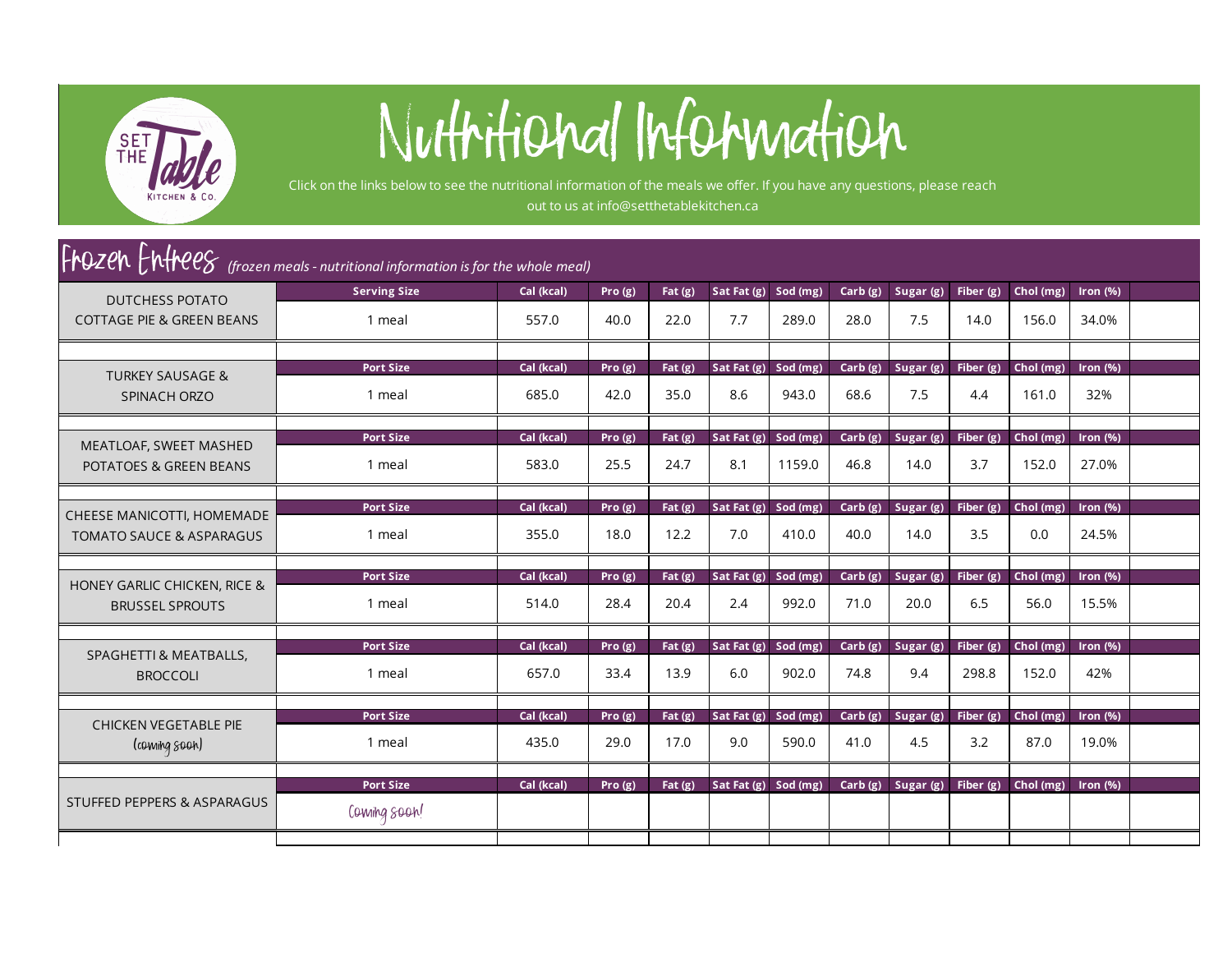| Fresh Entrees: Trotein (fresh meals - nutritional information is broken down by protein, carb, sides & sauces chosen by customer) |                              |                  |            |        |           |               |          |                  |             |             |           |             |
|-----------------------------------------------------------------------------------------------------------------------------------|------------------------------|------------------|------------|--------|-----------|---------------|----------|------------------|-------------|-------------|-----------|-------------|
|                                                                                                                                   |                              | <b>Port Size</b> | Cal (kcal) | Pro(g) | Fat $(g)$ | Sat Fat(g)    | Sod (mg) | Carb $(g)$       | Sugar(g)    | Fiber $(g)$ | Chol (mg) | Iron $(% )$ |
| <b>TERIYAKI BOWL</b>                                                                                                              | Chicken Teriyaki             | 5oz              | 252.0      | 39.0   | 2.7       | 0.7           | 574.0    | 12.0             | 7.0         | 0.0         | 97.0      | 6.0%        |
|                                                                                                                                   | <b>Braised Beef Teriyaki</b> | 50z              | 302.0      | 29.0   | 15.4      | 7.0           | 914.0    | 13.4             | 8.4         | 0.0         | 84.0      | 19.0%       |
| (includes sauce)                                                                                                                  | Salmon Teriyaki              | 6oz              | 241.0      | 35.0   | 6.0       | 1.5           | 720.0    | 12.0             | 7.0         | 0.0         | 125.0     | 8.0%        |
|                                                                                                                                   | Tofu Terivaki                | 100g             | 135.0      | 9.0    | 5.3       | 0.6           | 540.0    | 14.4             | 7.0         | 1.2         | 0.0       | 6.0%        |
|                                                                                                                                   |                              |                  |            |        |           |               |          |                  |             |             |           |             |
|                                                                                                                                   |                              | <b>Port Size</b> | Cal (kcal) | Pro(g) | Fat $(g)$ | Sat Fat (g)   | Sod (mg) | Carb(g)          | Sugar $(g)$ | Fiber $(g)$ | Chol (mg) | Iron $(% )$ |
| <b>SUNDAY ROAST DINNER</b>                                                                                                        | Roast Beef                   | 5oz              | 196.0      | 24.0   | 9.8       | 4.2           | 686.0    | 2.8              | 2.8         | 0.0         | 70.0      | 18.0%       |
| (does not include sauce; see below)                                                                                               | Pork Tenderloin              | 5oz              | 153.0      | 36.4   | 3.0       | 1.0           | 150.0    | 0.0              | 0.0         | 0.0         | 91.0      | 10.0%       |
|                                                                                                                                   | Roast Turkey                 | 50z              | 211.0      | 31.0   | 8.8       | 2.4           | 88.0     | 0.0              | 0.0         | 0.0         | 94.0      | 8.0%        |
|                                                                                                                                   | Roast Ham                    | 5oz              | 154.0      | 22.0   | 5.6       | 2.1           | 1260.0   | 1.4              | 0.0         | 0.0         | 49.0      | 8.0%        |
|                                                                                                                                   |                              |                  |            |        |           |               |          |                  |             |             |           |             |
|                                                                                                                                   |                              | <b>Port Size</b> | Cal (kcal) | Pro(g) | Fat $(g)$ | Sat Fat (g    | Sod (mg) | Carb(g)          | Sugar(g)    | Fiber $(g)$ | Chol (mg) | Iron $(\%)$ |
| <b>CHICKEN DINNER</b>                                                                                                             | Chicken Breast               | 5oz              | 202.0      | 38.0   | 2.7       | 0.7           | 94.0     | 0.0              | 0.0         | 0.0         | 97.0      | 4.0%        |
| (does not include sauce; see below)                                                                                               | Chicken Thighs               | 50z              | 280.0      | 27.0   | 19.0      | 0.0           | 0.0      | 0.0              | 0.0         | 0.0         | 130.0     | 7.0%        |
|                                                                                                                                   | Chicken Drumsticks           | 300 <sub>g</sub> | 480.0      | 27.0   | 27.0      | 7.5           | 315.0    | 0.0              | 0.0         | 0.0         | 270.0     | $12.0\%$    |
|                                                                                                                                   |                              |                  |            |        |           |               |          |                  |             |             |           |             |
|                                                                                                                                   |                              | <b>Port Size</b> | Cal (kcal) | Pro(g) | Fat $(g)$ | Sat Fat (g)   | Sod (mg) | Carb(g)          | Sugar (g)   | Fiber $(g)$ | Chol (mg) | Iron $(% )$ |
| PESTO PASTA                                                                                                                       | Chicken Breast Pesto         | 5oz              | 277.0      | 39.0   | 10.7      | 1.7           | 137.0    | 1.0              | 0.0         | 0.0         | 97.0      | 6.00%       |
| (includes sauce)                                                                                                                  | Salmon Pesto                 | 60z              | 266.0      | 35.0   | 14.0      | 2.5           | 283.0    | 1.0              | 0.0         | 0.0         | 125.0     | 8.00%       |
|                                                                                                                                   | <b>Tofu Pesto</b>            | 100g             | 160.0      | 9.0    | 13.3      | 1.6           | 103.0    | $\overline{3.4}$ | 12          | 0.0         | 0.0       | 6.00%       |
|                                                                                                                                   |                              |                  |            |        |           |               |          |                  |             |             |           |             |
|                                                                                                                                   |                              | <b>Port Size</b> | Cal (kcal) | Pro(g) | Fat(2)    | Sat Fat $(g)$ | Sod (mg) | $Carb(g)$        | Sugar (g)   | Fiber $(g)$ | Chol (mg) | Iron $(% )$ |
| <b>HOMESTYLE MEATBALLS</b>                                                                                                        | <b>Beef Meatballs</b>        | 4oz              | 313.0      | 21.0   | 12.3      | 6.0           | 723.0    | 3.8              | 1.0         | 0.0         | 152.0     | 20.0%       |
|                                                                                                                                   | Turkey Meatballs             | 4oz              | 242.0      | 19.0   | 15.0      | 6.0           | 684.0    | 3.3              | 0.6         | 0.0         | 102.0     | 2.0%        |
|                                                                                                                                   |                              |                  |            |        |           |               |          |                  |             |             |           |             |
|                                                                                                                                   |                              | <b>Port Size</b> | Cal (kcal) | Pro(g) | Fat $(g)$ | Sat Fat (g    | Sod (mg) | Carb(g)          | Sugar (g)   | Fiber $(g)$ | Chol (mg) | Iron $(\%)$ |
| <b>VEGETARIAN'S CHOICE</b>                                                                                                        | Seitan Sausage               | 112              | 174.0      | 23.0   | 4.5       | 0.5           | 634.0    | 11.0             | 2.5         | 2.0         | 0.0       | 3.0%        |
|                                                                                                                                   | Honey-Sesame Halloumi        | 50 <sub>g</sub>  | 241.0      | 12.6   | 14.5      | 9.3           | 600.0    | 9.6              | 9.0         | 0.0         | 45.0      | 1.0%        |
|                                                                                                                                   | Falafel                      | 91g              | 224.0      | 8.0    | 9.6       | 0.8           | 464.0    | 29.0             | 5.0         | 17.0        | 0.0       | 18.0%       |

## Fresh Entrees: Vegetables (fresh meals - nutritional information is broken down by protein, carb, sides & sauces chosen by customer)

|                            |                         | <b>Port Size</b> | Cal (kcal) | Pro(g) | Fat $(g)$ | Sat Fat (g) Sod (mg) |      | Carb(g) | Sugar (g)            | Fiber $(g)$ | Chol (mg) | Iron (mg) |
|----------------------------|-------------------------|------------------|------------|--------|-----------|----------------------|------|---------|----------------------|-------------|-----------|-----------|
| Pepper Strips<br>Snap Peas |                         | 75g              | 43.0       | 0.8    | 0.2       | 0.0                  | 2.3  | 4.7     | 3.2                  | .3          | 0.0       | 3.0%      |
|                            |                         | 80               | 34.0       | 2.6    | 0.4       | 0.1                  | 3.2  | 6.6     | 3.2                  | 2.3         | 0.0       | 2.3%      |
| <b>SIDE VEGETABLES</b>     | Broccoli                | 35g              | 16.0       | 1.3    | 0.2       | 0.0                  | 15.0 | 3.0     | 0.8                  | $\cdot$ .3  | 0.0       | 3.0%      |
|                            | Carrots                 | 80 <sub>g</sub>  | 27.0       | 0.6    | 1.2       | 0.0                  | 45.0 | 25.0    | $\mathcal{F}$<br>2.7 | 2.3         | 0.0       | 3.0%      |
| (nutritionals include      | Bok Chov                | 35 <sub>g</sub>  | 5.0        | 0.5    | 0.0       | 0.0                  | 22.0 | 1.0     | 0.5                  | 0.5         | 0.0       | 3.0%      |
| ~1 tsp oil per serving)    | <b>Brussel Sprouts</b>  | 80g              | 56.0       | 4.0    | 5.8       | 0.0                  | 16.0 | 11.0    | 2.7                  | 4.0         | 0.0       | 6.0%      |
|                            | Roasted Cherry Tomatoes | 75g              | 14.0       | 0.7    | 0.2       | 0.0                  | 3.5  | 3.0     | 2.0                  | 1.0         | 0.0       | 2.0%      |
|                            | Green Beans             | 50 <sub>g</sub>  | 15.0       | 0.9    | 0.0       | 0.0                  | 3.0  | 3.5     | 1.0                  | $\cdot$     | 0.0       | 5.0%      |
|                            | Asparagus               | 85g              | 25.0       | 3.0    | 0.0       | 0.0                  | 3.0  | 0.0     | 4.0                  | 1.0         | 0.0       | 4.0%      |
|                            | Sweet Potato            | 130g             | 130.0      | 2.5    | 0.9       | 0.1                  | 96.0 | 30.0    | 7.0                  | 2.0         | 0.0       | 3.0%      |
|                            | cooking oil where reg'd | 2.5g             | 40.0       | 0.0    | 4.6       | 0.3                  | 0.0  | 0.0     | 0.0                  | 0.0         | 0.0       | 0.0%      |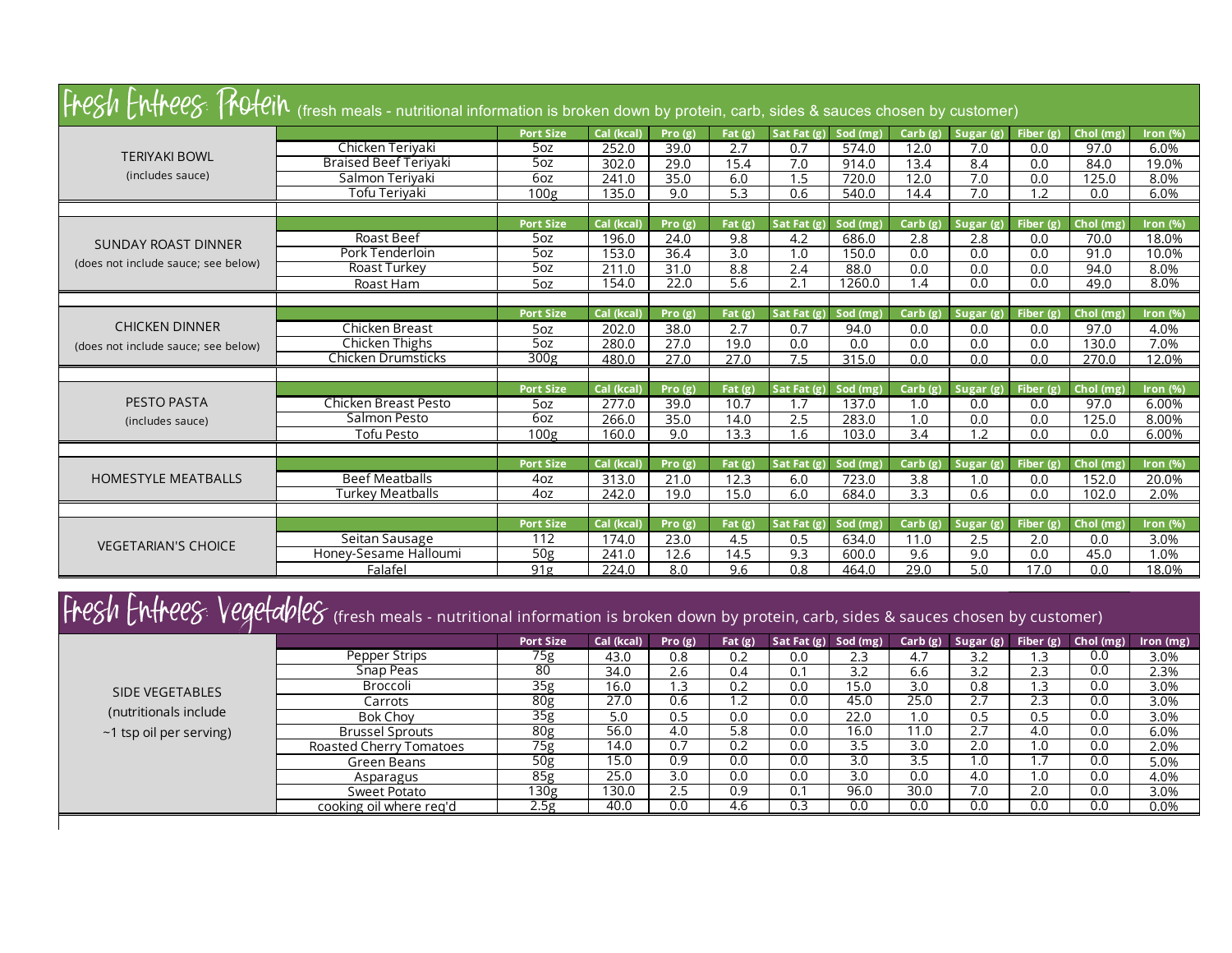|                    | $F_P$ $F_P$ $F_P$ $F_P$ $F_P$ $F_P$ $F_P$ (fresh meals - nutritional information is broken down by protein, carb, sides & sauces chosen by customer) |                  |                |           |            |                          |          |         |             |               |          |                                 |
|--------------------|------------------------------------------------------------------------------------------------------------------------------------------------------|------------------|----------------|-----------|------------|--------------------------|----------|---------|-------------|---------------|----------|---------------------------------|
|                    |                                                                                                                                                      | <b>Port Size</b> | Cal (kcal)     | Pro $(g)$ | Fat $(g)$  | Sat Fat $(g)$            | Sod (mg) | Carb(g) | Sugar $(g)$ | Fiber $(g)$   | Chol(mg) | Iron $(% )$                     |
|                    | Basmati Rice                                                                                                                                         | 85g              | 154.0          | 2.0       | 5.7        | 0.7                      | 44.0     | 22.0    | 0.0         | 0.1           | 0.0      | 5.5%                            |
|                    | Ouinoa                                                                                                                                               | 90 <sub>g</sub>  | 60.0           | 2.2       | 1.0        | 0.0                      | 6.5      | 11.0    | 0.0         | .4            | 0.0      | 8.0%                            |
| SIDE CARB OPTIONS  | Rice Noodles                                                                                                                                         | 90 <sub>g</sub>  | 95.0           | 1.6       | 0.2        | 0.0                      | 16.5     | 21.0    | 0.0         | 1.0           | 0.0      | 0.0%                            |
|                    | Garlic Mashed Potatoes                                                                                                                               | 140 <sub>g</sub> | 126.0          | 2.6       | 4.0        | 2.6                      | 155.0    | 19.0    | 7.0         | 2.0           | 0.0      | 3.0%                            |
|                    | Roasted Sweet Potatoes                                                                                                                               | 130g             | 170.0          | 2.5       | 5.5        | 0.4                      | 96.0     | 30.0    | 7.0         | 2.0           | 0.0      | 3.0%                            |
|                    | Lemon Parmesan Orzo                                                                                                                                  | 120g             | 161.0          | 7.5       | 5.5        | 2.0                      | 205.0    | 20.0    | 3.5         | 1.2           | 10.0     | 3.0%                            |
|                    | Spaghetti Squash                                                                                                                                     | 75g              | 21.0           | 0.5       | 0.3        | 0.0                      | 8.5      | 5.0     | 2.0         | $\cdot$ 1     | 0.0      | 0.5%                            |
|                    | Mashed Sweet Potato                                                                                                                                  | 130 <sub>g</sub> | 130.0          | 2.5       | 0.9        | 0.1                      | 96.0     | 35.0    | 11.0        | 2.0           | 0.0      | 4.0%                            |
|                    | Fregh Entreeg Sauceg (fresh meals - nutritional information is broken down by protein, carb, sides & sauces chosen by customer)                      |                  |                |           |            |                          |          |         |             |               |          |                                 |
|                    |                                                                                                                                                      | <b>Port Size</b> | Cal (kcal)     | Pro $(g)$ | Fat $(g)$  | Sat Fat $(g)$ Sod $(mg)$ |          | Carb(g) | Sugar(g)    | Fiber $(g)$   | Chol(mg) | Iron $(\%)$                     |
|                    | Gravy (Beef & Poultry)                                                                                                                               | 80ml             | 124            |           | 11.5       | 2.0                      | 325      |         |             | 0.4           |          | 0%                              |
|                    | Applesauce                                                                                                                                           | 61 <sub>ml</sub> | 26             | 0         | 0.0        | 0                        | $\Omega$ | ⇁       | 6           | 0.0           | $\Omega$ | 0%                              |
|                    | Cranberry Sauce                                                                                                                                      | 30ml             | 60             | 0         | 0.0        | 0                        | כ        | 15      | 14          | 0.0           | 0        | 0%                              |
|                    | <b>BBO Sauce</b>                                                                                                                                     | 15ml             | 29             | $\Omega$  | 0.0        | 0                        | 142      | 6       |             | 0.3           | $\Omega$ | 0%                              |
| SIDE SAUCE OPTIONS | Tandoori Sauce                                                                                                                                       | 15ml             | $\overline{4}$ |           | 0.0        | 0                        | 184      |         | 0.5         | 0.5           |          | 0%                              |
|                    | Simple Seasoning                                                                                                                                     | 6g               |                |           | 0.0        | 0                        | 78       |         | 0           | 0.0           | 0        | 0%                              |
|                    | Tzatziki                                                                                                                                             | 30ml             | 60             |           | $\sqrt{5}$ |                          | 170      |         |             | $\cap$ $\cap$ | $\cap$   | $\bigcap_{\alpha\in\mathbb{N}}$ |

| Fzatziki             | 30ml  | 60                  | 4.5       | 17 <sub>C</sub> |  | 0.0 | 0%                |
|----------------------|-------|---------------------|-----------|-----------------|--|-----|-------------------|
| Teriyaki Sauce       | 30ml  | 50<br>JU            | 0.0       | 480             |  | 0.0 | $\neg$ 0/<br>Z 70 |
| Pesto                | .5ml  | $- -$               | 8.0       | 43              |  | 0.0 | 2%                |
| Tomato Sauce         | 125ml | $\sim$ $\sim$<br>ےر | ົ່<br>v.z | 160             |  | .   | 6%                |
| Chili Sauce<br>Sweet | 30ml  | 70                  | 0.0       | 190             |  | 0.0 | 0%                |
|                      |       |                     |           |                 |  |     |                   |

|  |  | Homemade Soup8 |  |  |  |
|--|--|----------------|--|--|--|
|--|--|----------------|--|--|--|

| $\mathbf{r}$ , and the set of $\mathbf{r}$ and $\mathbf{r}$ |                  |            |           |           |                      |       |      |                                    |     |             |                                                                                     |  |
|-------------------------------------------------------------|------------------|------------|-----------|-----------|----------------------|-------|------|------------------------------------|-----|-------------|-------------------------------------------------------------------------------------|--|
|                                                             | <b>Port Size</b> | Cal (kcal) | Pro $(g)$ | Fat $(g)$ |                      |       |      |                                    |     |             | Sat Fat (g) Sod (mg) $Carb(g)$ Sugar (g) Fiber (g) Iron (%) Chol (mg)               |  |
| AUTUMN SQUASH SOUP                                          | 250ml            | 120.0      | 2.0       | 6.0       | 1.0                  | 270.0 | 18.0 | 11.0                               | 2.0 | 4%          | 5.0                                                                                 |  |
|                                                             |                  |            |           |           |                      |       |      |                                    |     |             |                                                                                     |  |
|                                                             | <b>Port Size</b> | Cal (kcal) | Pro $(g)$ | Fat $(g)$ | Sat Fat (g) Sod (mg) |       |      | Carb $(g)$ Sugar $(g)$ Fiber $(g)$ |     | $Iron (\%)$ | Chol (mg)                                                                           |  |
| <b>TOMATO BASIL SOUP</b>                                    | 250ml            | 130.0      | 2.0       | 7.0       | 2.5                  | 430.0 | 14.0 | 8.0                                | 3.0 | 10%         | 10.0                                                                                |  |
|                                                             |                  |            |           |           |                      |       |      |                                    |     |             |                                                                                     |  |
|                                                             | <b>Port Size</b> | Cal (kcal) | Pro $(g)$ | Fat $(g)$ |                      |       |      |                                    |     |             | Sat Fat $(g)$ Sod $(mg)$ Carb $(g)$ Sugar $(g)$ Fiber $(g)$ Iron $(\%)$ Chol $(mg)$ |  |
| <b>TURKEY ORZO SOUP</b>                                     | 250ml            | 150.0      | 14.0      | 3.5       | 0.4                  | 390.0 | 14.0 | 2.0                                | 1.0 | 1%          | 30.0                                                                                |  |
|                                                             |                  |            |           |           |                      |       |      |                                    |     |             |                                                                                     |  |
|                                                             | <b>Port Size</b> | Cal (kcal) | Pro $(g)$ | Fat $(g)$ |                      |       |      |                                    |     |             | Sat Fat $(g)$ Sod $(mg)$ Carb $(g)$ Sugar $(g)$ Fiber $(g)$ Iron $(\%)$ Chol $(mg)$ |  |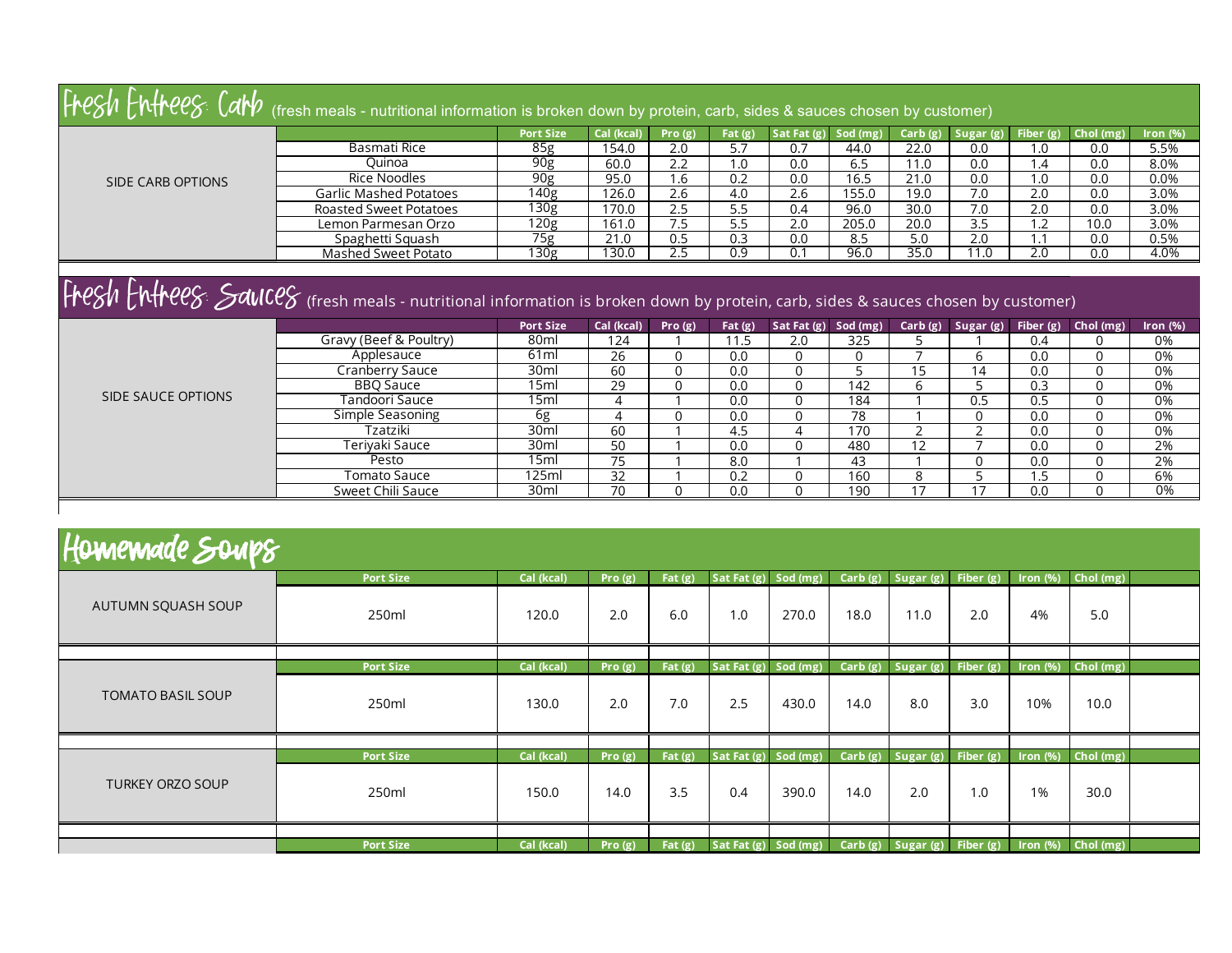| ROASTED MUSHROOM SOUP                                 | 250ml            | 50.0       | 1.0       | 4.5       | 1.0                  | 200.0    | 3.0        | 1.0                                | 0.0         | 1%                    |           |  |
|-------------------------------------------------------|------------------|------------|-----------|-----------|----------------------|----------|------------|------------------------------------|-------------|-----------------------|-----------|--|
|                                                       | <b>Port Size</b> | Cal (kcal) | Pro $(g)$ | Fat $(g)$ | Sat Fat (g) Sod (mg) |          |            | Carb $(g)$ Sugar $(g)$ Fiber $(g)$ |             | Iron $(\%)$           | Chol (mg) |  |
| <b>SWEET POTATO &amp;</b><br><b>BLACK BEAN CHILLI</b> | 250ml            | 160.0      | 7.0       | 3.0       | 0.3                  | 570.0    | 29.0       | 6.0                                | 9.0         | 19%                   | 0.0       |  |
|                                                       | <b>Port Size</b> | Cal (kcal) | Pro $(g)$ | Fat $(g)$ | Sat Fat (g)          | Sod (mg) | Carb(g)    | Sugar (g)                          | Fiber (g)   | Iron $(\%)$           | Chol (mg) |  |
| POTATO LEEK SOUP                                      | 250ml            | 120.0      | 2.0       | 7.0       | 4.0                  | 240.0    | 14.0       | 2.0                                | 1.0         | 4%                    | 20.0      |  |
|                                                       | <b>Port Size</b> | Cal (kcal) | Pro $(g)$ | Fat $(g)$ | Sat Fat (g) Sod (mg) |          |            | Carb (g) Sugar (g)                 | Fiber $(g)$ | Iron $(\%)$           | Chol (mg) |  |
| <b>BEEF BARLEY SOUP</b>                               | Coming soon!     |            |           |           |                      |          |            |                                    |             |                       |           |  |
|                                                       | <b>Port Size</b> | Cal (kcal) | Pro $(g)$ | Fat $(g)$ | Sat Fat (g) Sod (mg) |          |            | Carb $(g)$ Sugar $(g)$ Fiber $(g)$ |             | $Iron (\%)$           | Chol (mg) |  |
| INDIAN MULIGATAWNY SOUP                               | Coming soon!     |            |           |           |                      |          |            |                                    |             |                       |           |  |
|                                                       | <b>Port Size</b> | Cal (kcal) | Pro(g)    | Fat $(g)$ | Sat Fat (g) Sod (mg) |          | Carb(g)    | Sugar (g)                          | Fiber (g)   | Iron $(% )$           | Chol (mg) |  |
| <b>CORN CHOWDER</b>                                   | Coming soon!     |            |           |           |                      |          |            |                                    |             |                       |           |  |
|                                                       | <b>Port Size</b> | Cal (kcal) | Pro(g)    | Fat $(g)$ | Sat Fat (g) Sod (mg) |          |            | Carb (g) Sugar (g) Fiber (g)       |             | $Iron (\%)$           | Chol (mg) |  |
| ROASTED VEGETABLE SOUP                                | Coming soon!     |            |           |           |                      |          |            |                                    |             |                       |           |  |
|                                                       | <b>Port Size</b> | Cal (kcal) | Pro $(g)$ | Fat $(g)$ | Sat Fat (g)          | Sod (mg) | Carb $(g)$ | Sugar (g)                          | Fiber (g)   | Iron $(\frac{96}{6})$ | Chol (mg) |  |
| <b>BROCCOLI CHEDDAR SOUP</b>                          | Coming soon!     |            |           |           |                      |          |            |                                    |             |                       |           |  |



**Port Size Cal (kcal) Pro (g) Fat (g) Sat Fat (g) Sod (mg) Carb (g) Sugar (g) Fiber (g) Chol (mg) Iron (%)**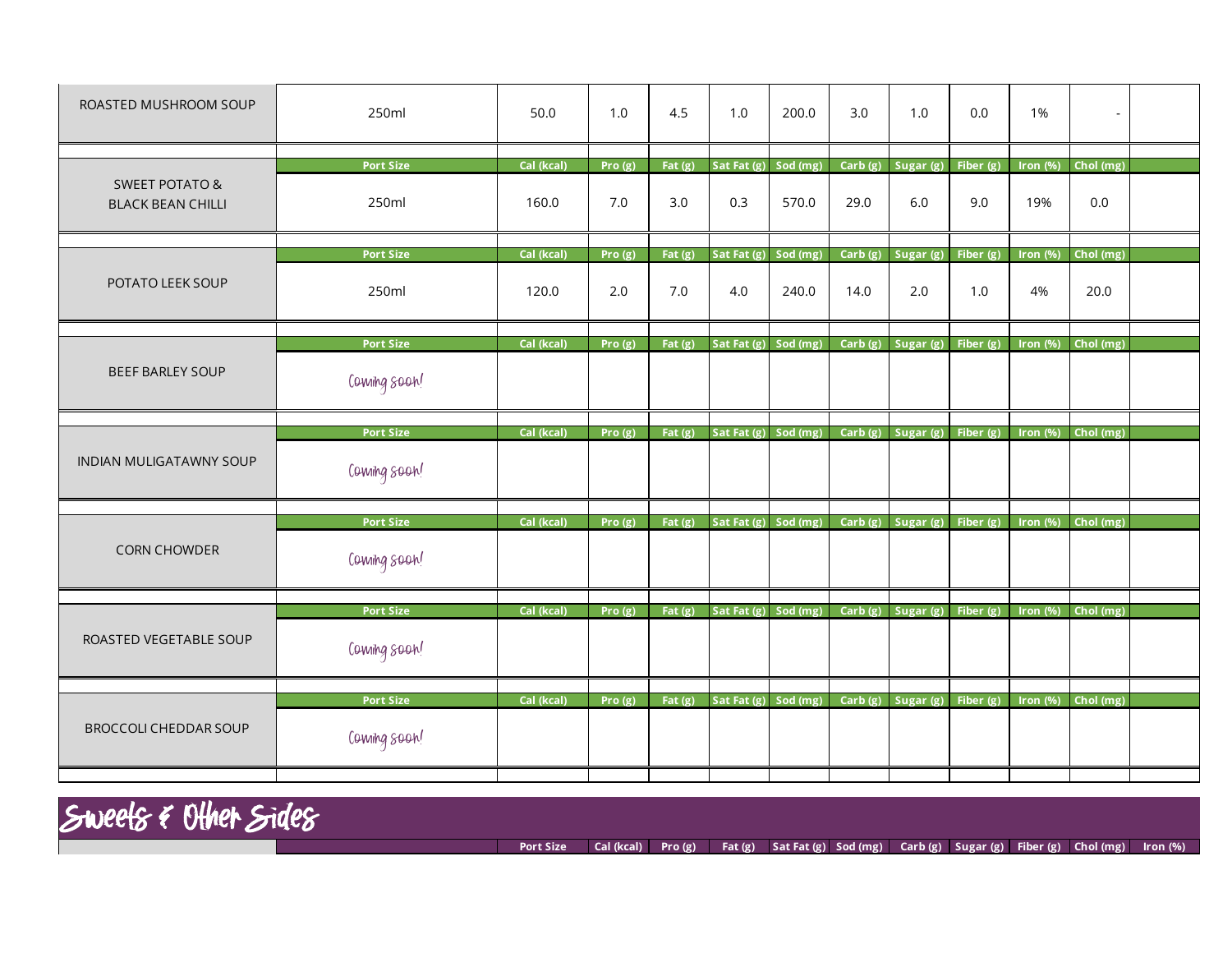|                          | Chocolate Fudge Cake                 | 100 <sub>g</sub>  | 290         | 4               | 13              | 3.5            | 210      | 42       | 29              | 3.0              | 0%                  | 30%         |
|--------------------------|--------------------------------------|-------------------|-------------|-----------------|-----------------|----------------|----------|----------|-----------------|------------------|---------------------|-------------|
|                          | Spiced Carrot Cake                   | 100 <sub>g</sub>  | 270         | 3               | 12              | 2.5            | 390      | 36       | $\overline{21}$ | 2.0              | 0%                  | 8%          |
|                          | <b>Whoopie Pie</b>                   | 90 <sub>g</sub>   | 330         | 3               | 17              | 5.0            | 240      | 42       | 28              | 2.0              | 0%                  | 10%         |
|                          | Apple Pie Square                     | 100 <sub>g</sub>  | 310         | 4               | 18              | 2.5            | 170      | 34       | 18              | 2.0              | 0%                  | 15%         |
| <b>CAKES &amp; BARS</b>  | Medjool Date Square                  | 100 <sub>g</sub>  | 330         | $\overline{5}$  | 11              | 10.0           | 95       | 49       | 28              | 4.0              | 0%                  | 15%         |
|                          | Peppermint Nanaimo Bar (GF)          | 100 <sub>g</sub>  | 350         | $\overline{2}$  | 19              | 7.0            | 20       | 46       | 38              | 2.0              | 0%                  | 8%          |
|                          | <b>Hello Dolly</b>                   | 75g               | 280         | 3               | 16              | $\overline{5}$ | 115      | 34       | 16              | 2.0              | 0%                  | 6%          |
|                          | Caramel Pecan Bar                    | 75g               | 370         | $\overline{2}$  | 16              | $\overline{2}$ | 170      | 58       | 31              | 2.0              | 0%                  | 10%         |
|                          | <b>Caramel Almond Shortbread</b>     | 60 <sub>g</sub>   | 280         | 5               | 15              | $\overline{2}$ | 20       | 34       | $\overline{18}$ | 2.0              | 0%                  | 6%          |
|                          |                                      |                   |             |                 |                 |                |          |          |                 |                  |                     |             |
|                          |                                      | <b>Port Size</b>  | Cal (kcal)  | Pro $(g)$       | Fat $(g)$       | Sat Fat $(g)$  | Sod (mg) | Carb(g)  | Sugar (g)       | Fiber $(g)$      | Chol (mg)           | Iron (%)    |
|                          | <b>Blueberry Streusel</b>            | 140g              | 280         | 3               | 10              | 1.5            | 350      | 48       | 22              | 5.0              | 0%                  | 10%         |
|                          | Chocolate Beet                       | 140 <sub>g</sub>  | 360         | $\overline{7}$  | 15              | 1.0            | 470      | 58       | 27              | 3.0              | 0%                  | 30%         |
|                          | Coffee Cake                          | $\overline{140g}$ | 490         | 5               | 17              | 3.5            | 360      | 79       | 53              | 1.0              | 0%                  | 15%         |
|                          | Lemon Cranberry                      | 140 <sub>g</sub>  | 400         |                 | 14              | 1.5            | 170      | 63       | 29              | 2.0              | 0%                  | 20%         |
|                          | <b>Berry Bran</b>                    | 140 <sub>g</sub>  | 350         | 5               | 12              | 1.0            | 230      | 59       | 26              | 6.0              | 0%                  | 20%         |
|                          | <b>Mixed Berry</b>                   | 140 <sub>g</sub>  | 360         | $\overline{5}$  | 13              | 1.0            | 230      | 57       | 25              | 4.0              | 0%                  | 10%         |
| <b>MUFFINS</b>           | Apple Cinnamon                       | 140 <sub>g</sub>  | 280         | 3               | 10              | 1.5            | 350      | 48       | 21              | 2.0              | 0%                  | 10%         |
|                          | Banana Chocolate Chip                | 140g              | 420         | $\overline{5}$  | 16              | 3.0            | 300      | 47       | 30              | 3.0              | 0%                  | 15%         |
|                          | Apple Beet                           | 140 <sub>g</sub>  | 480         | З               | $\overline{9}$  | 1.0            | 180      | 40       | $\overline{21}$ | 2.0              | 0%                  | 10%         |
|                          | Chocolate Zucchini                   | 140g              | 410         | $\overline{6}$  | 16              | 2.5            | 300      | 67       | 39              | 3.0              | 0%                  | 35%         |
|                          | Apple Cinnamon (GF)                  | 140 <sub>g</sub>  | 280         | 3               | 10              | 1.5            | 350      | 46       | 22              | 5.0              | 0%                  | 10%         |
|                          | Chocolate Zucchini (GF)              | 140 <sub>g</sub>  | 370         | 4               | 16              | 4.0            | 280      | 58       | 31              | 6.0              | 0%                  | 30%         |
|                          | Banana Chocolate (GF)                | 140 <sub>g</sub>  | 390         | $\overline{4}$  | 17              | 4.5            | 380      | 57       | 28              | 5.0              | 0%                  | 20%         |
|                          |                                      |                   |             |                 |                 |                |          |          |                 |                  |                     |             |
|                          |                                      | <b>Port Size</b>  | Cal (kcal)  | Pro $(g)$       | Fat $(g)$       | Sat Fat (g)    | Sod (mg) | Carb(g)  | Sugar (g)       | Fiber (g)        | Chol (mg)           | Iron $(\%)$ |
|                          |                                      |                   |             |                 |                 |                |          |          |                 |                  |                     |             |
|                          | <b>Blueberry Scone</b>               | 100 <sub>g</sub>  | 360         | 6               | 17              | 8.0            | 300      | 45       | 10              | 2.0              | $\Omega$            | 15%         |
| <b>SCONES</b>            | Cinnamon Scone                       | 100g              | 360         | $6\overline{6}$ | $\overline{17}$ | 8.0            | 300      | 45       | 10              | 2.0              | $\overline{0}$      | 15%         |
|                          | <b>Cranberry Scone</b>               | 100 <sub>g</sub>  | 380         | 6               | 17              | 8.0            | 300      |          | 14              | 2.0              | 0                   | 15%         |
|                          | Raspberry Chocolate Scone            | 100g              | 360         | 6               | 18              | 9.0            | 270      | 52<br>47 | 15              | 2.0              | $\overline{0}$      | 25%         |
|                          |                                      |                   |             |                 |                 |                |          |          |                 |                  |                     |             |
|                          |                                      | <b>Port Size</b>  | Cal (kcal)  | Pro $(g)$       | Fat (g)         | Sat Fat $(g)$  | Sod (mg) | Carb(g)  | Sugar (g)       | Fiber $(g)$      | Chol (mg)           | Iron $(\%)$ |
|                          | Chocolate Chip                       | 75g               | 320         | 5               | 15              | 3.5            | 160      | 45       | 23              | 5.0              | $\Omega$            | 0.00%       |
|                          | Double Chocolate Fudge               | 75 <sub>g</sub>   | 320         | $\overline{5}$  | 14              | 3.5            | 125      | 46       | 26              | 5.0              | $\Omega$            | 0.00%       |
|                          | <b>Oatmeal Raisin</b>                | 75g               | 320         | 5               | 14              | 3.5            | 125      | 46       | 26              | 5.0              | $\mathbf 0$         | 0.00%       |
| <b>COOKIES</b>           | S'mores                              | 75g               | 330         | 3               | 15              | 3.0            | 160      | 46       | 27              | 2.0              | $\mathbf 0$         | 0.00%       |
|                          | Ultimate Chocolate Chip (GF)         | 75g               |             |                 |                 |                |          |          |                 |                  | $\mathsf{O}\xspace$ | 0.00%       |
|                          | Cookie Box - Oatmeal Coconut (GF)    | 300 <sub>g</sub>  |             |                 |                 |                |          |          |                 |                  | $\Omega$            | 0.00%       |
|                          |                                      |                   |             |                 |                 |                |          |          |                 |                  |                     |             |
|                          | more coming soon!                    |                   |             |                 |                 |                |          |          |                 |                  |                     |             |
|                          |                                      |                   |             |                 |                 |                |          |          |                 |                  |                     |             |
|                          |                                      | <b>Port Size</b>  | Cal (kcal)  | Pro(g)          | Fat $(g)$       | Sat Fat (g)    | Sod (mg) | Carb (g) | Sugar (g)       | Fiber (g)        | Chol (mg)           | Iron $(\%)$ |
|                          | Chocolate Lavendar                   | 80 <sub>g</sub>   | 240         | 3               | 9               | 2.5            | 150      | 41       | 31              | $\overline{2.0}$ | $\Omega$            | 15%         |
|                          | Vanilla Bean                         | 80 <sub>g</sub>   | 280         | 3               | 12              | 2.0            | 125      | 42       | 30              | 1.0              | $\mathbf 0$         | 10%         |
| <b>CUPCAKES</b>          | Cookies 'n Cream Cupcake             | 80 <sub>g</sub>   | 280         | 3               | 12              | 2.0            | 125      | 42       | 30              | 1.0              | $\overline{0}$      | 10%         |
|                          | S'mores Cupcake                      | 80 <sub>g</sub>   | 240         | 3               | 9               | 2.5            | 150      | 41       | 31              | 2.0              | $\Omega$            | 15%         |
|                          | more coming soon!                    |                   |             |                 |                 |                |          |          |                 |                  |                     |             |
|                          |                                      |                   |             |                 |                 |                |          |          |                 |                  |                     |             |
|                          |                                      | <b>Port Size</b>  | Cal (kcal)  | Pro(g)          | Fat $(g)$       | Sat Fat $(g)$  | Sod (mg) | Carb(g)  | Sugar (g)       | Fiber (g)        | Chol (mg)           | Iron $(\%)$ |
| <b>SUGAR FREE TREATS</b> | Blondies (6x22g)<br>Brownies (6x22g) | 22g<br>22g        | 70<br>80.00 | 2               | 6<br>6          | 3.5<br>3.0     | 70<br>45 |          | $\Omega$<br>0   | 4.0<br>4.0       | 0<br>$\Omega$       | 3%<br>4%    |